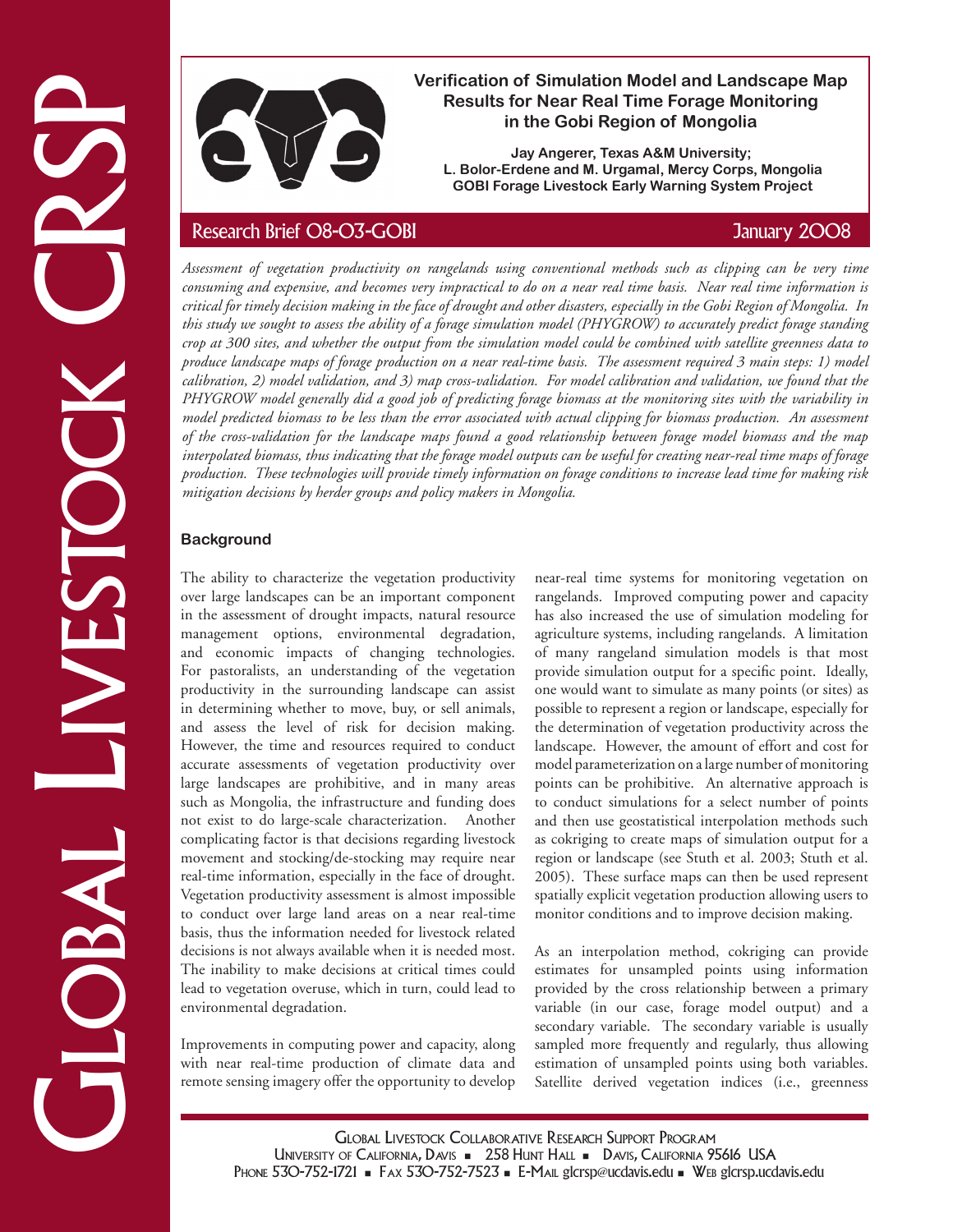indices), most notably the Normalized Difference Vegetation Index (NDVI), have been found to be correlated to vegetation productivity, therefore making this products useful as a secondary variable in cokriging of vegetation productivity.

The assessment of vegetation productivity is especially important in Mongolia where drought and winter disasters (dzud) that deplete vegetation resources represent a major risk confronting herders. During the period from 1999 to 2001, as much as 35% of the nation's livestock was lost to these two disaster events. To help address these challenges to livestock production in Mongolia, a livestock early warning system was implemented with the objective of developing a forage monitoring system that provides near-real time spatial and temporal assessment of current and forecasted forage conditions. As part of this effort, we sought to assess 1) the ability of the PHYGROW forage simulation model to accurately predict standing crop of forage at selected sites across the landscape using the nearreal time rainfall data, and 2) the feasibility of using forage model output and NDVI in geostatistical interpolation to produce landscape level maps of forage production.

### **Major Findings**

To assess the ability of the simulation models to produce reliable vegetation productivity estimates as well as the reliability of landscape maps of forage production, we employed a 3 step process. The steps were as follows: 1) model parameterization and calibration, 2) model validation, and 3) map cross validation. Each of these will be described below along with the results of these assessments.

Model parameterization and calibration entailed collection of vegetation composition data to parameterize the PHYGROW model, and measurement of vegetation productivity to calibrate the model. In Mongolia, approximately 300 monitoring sites were established in 8 aimags (provinces) across the Gobi region during the period from May 2004 to October 2006 (Figure 1). At each monitoring site, vegetation composition data were collected along fixed length transects and used to parameterize the model. Vegetation productivity was measured by clipping forage biomass from quadrats of known size and converting the biomass values to kg/ha after air drying and weighing. Calibration of the model for each site involved slight modifications of PHYGROW parameters such as leaf turnover and growth rate to allow the model predictions of biomass to converge at or near the forage biomass measured when the transect was established. For the majority of the monitoring sites, we found a very good correspondence between forage standing crop clipped at the monitoring site and that predicted by the model (R2 = 0.95; Figure 2). However, we had 37 problem sites that we were not able to completely calibrate. We believe these problems may be associated with a mischaracterization of soil at the site, stocking rates that are greater than those reported for the monitoring site, or data collection errors. The majority of these problem sites were located in higher elevation steppe and forest steppe areas, which had high plant diversity and highly variable soils. These sites will require some additional soil sampling to improve our model parameters at these higher elevation areas.

Model validation provides and indication of the calibrated model's performance in predicting the forage biomass without further model adjustments. In subsequent years

*Figure 1. Location of the monitoring sites within the Gobi Region of Mongolia.*



after transect establishment, the monitoring sites were visited again to collect vegetation productivity data to validate the model output for each site over time. Vegetation productivity was again measured using quadrat methods and the presence/absence of species encountered during the transect establishment were noted. Each site was visited at least once after establishment and some were visited up to 4 times. The results of the validation indicated that the PHYGROW model estimates of forage biomass had reasonable correspondence with that clipped at the monitoring sites  $(R2 = 0.69)$ ; Figure 3). The standard error of prediction for the validation was 83.6 kg/ha which was less than the overall standard error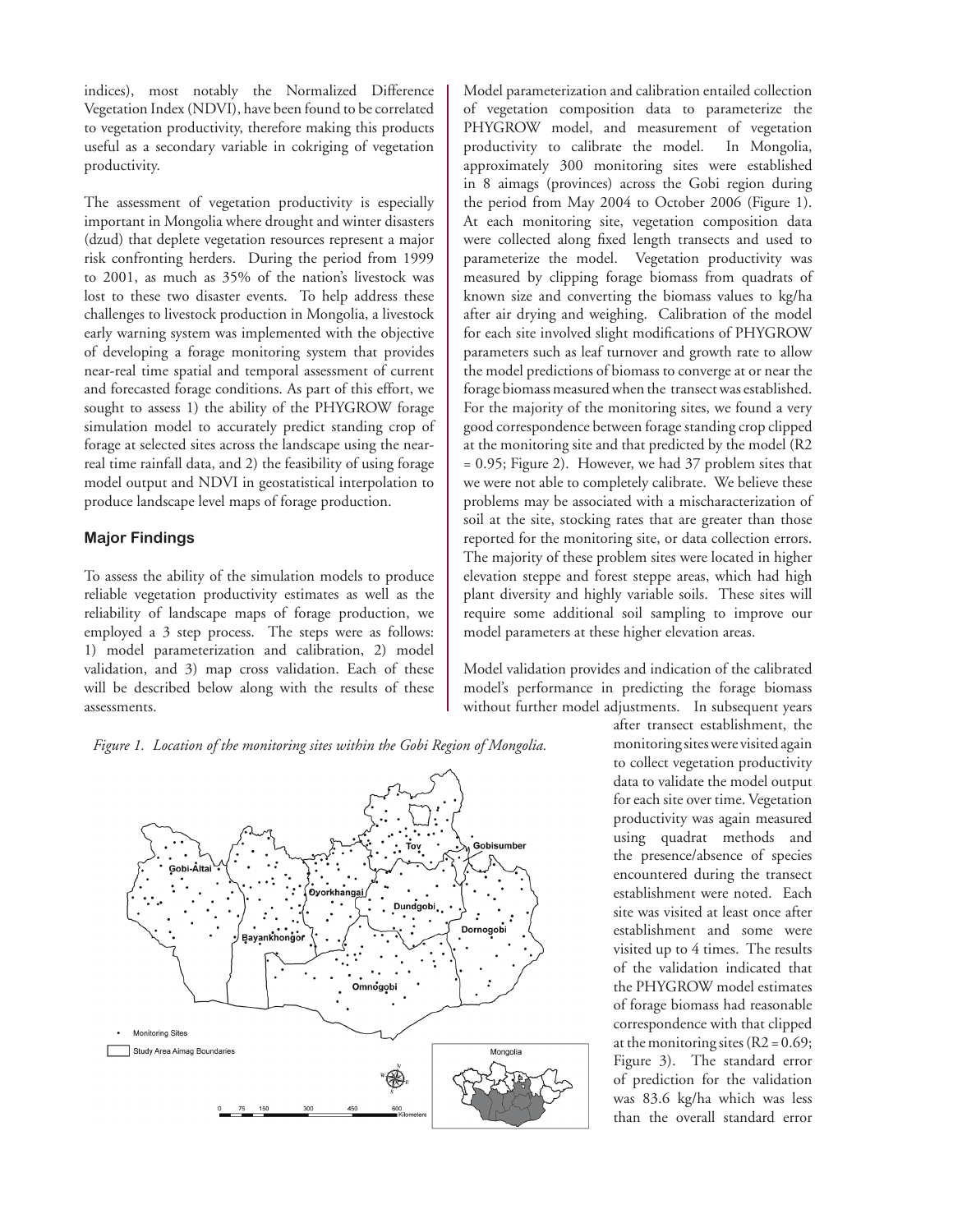*Figure 2. Model Calibration: results of regression analysis of the clipped standing crop versus the PHYGROW forage model standing crop for the first year samples used for calibration of the PHYGROW model at the monitoring sites within the study region.*





associated with the clipping data (115.3 kg/ha) indicating that the variability associated with validation was much less than the variability of the clipping data across all sites.

These validation results provided us with confidence that the calibrated PHYGROW model performed well in predicting forage biomass at the monitoring sites over time. We then used the geostatistical procedure of cokriging (see Isaaks and Srivastava 1989 for a discussion of cokriging) to produce landscape maps of forage production using the model output for each site and satellite greenness (NDVI) data. Satellite greenness data is produced by the National Aeronautic and Space Administration (NASA) every half month. The forage model output was averaged for each half month period to match the production of the NDVI during the growing season (May to September) in 2005 and 2006 when vegetation biomass sampling was conducted in Mongolia. The cokriging procedure not only uses the positive relationship between the forage biomass and the NDVI, but also accounts for spatial autocorrelation (i.e., items closer together in space are generally more similar than those farther apart) to create interpolated maps of forage biomass. To assess how well cokriging predicted forage biomass, we employed a procedure called crossvalidation. Cross-validation involves dropping out data for one of the monitoring points and then running the cokriging procedure and predicting the forage value for the point that was left out. This procedure is then repeated for all the monitoring points and then the observed and predicted values can be compared via regression to assess statistically how well the cokriging procedure performs for estimating unsampled points. The results of this exercise indicated that the cokriging procedure generally did a good job of predicting forage biomass  $(R2 = 0.71)$ . The cokriging procedure had a tendency to slightly overpredict forage biomass and to underpredict forage at higher biomass conditions. The standard error of prediction for cross validation was 111.74 kg/ha which was very similar to that seen for the clipping data (115.3 kg/ha), indicating that the cokriging procedure variability was similar to that encountered with the field clipping data. Like the validation data set, there was a tendency for underprediction of forage biomass in the maps when compared to that predicted by the forage simulation model.

### **Practical Implications**

The results of this study indicate that the use of the PHYGROW forage simulation model would be useful for predicting forage production on a near real-time basis in the Gobi region of Mongolia. The forage model output, when combined with satellite greenness measurements using geostatistics, results in the production of reasonably accurate maps of forage biomass for the Gobi Region. These maps provide both a spatial and temporal assessment of forage conditions that can assist herders, as well as local and regional governments, in decision making for livestock. Since movement of animals is generally the first response of Mongolian herders in times of drought, the regional maps can allow herders to determine areas where they might move their animals or assist them in determining the number of animals they may need to destock. In times of above average forage conditions, this near real-time information can assist in determining the number of animals that the herder could purchase to take advantage of additional forage.

For local and regional governments in Mongolia, the regional maps of forage biomass could assist in determining carrying capacity and stocking rates. During periods of drought/dzud, the maps could be useful in coordinating herder movement to areas where forage amounts are adequate to sustain the additional numbers of animals. At the national level, the maps can indicate "hot spots" where